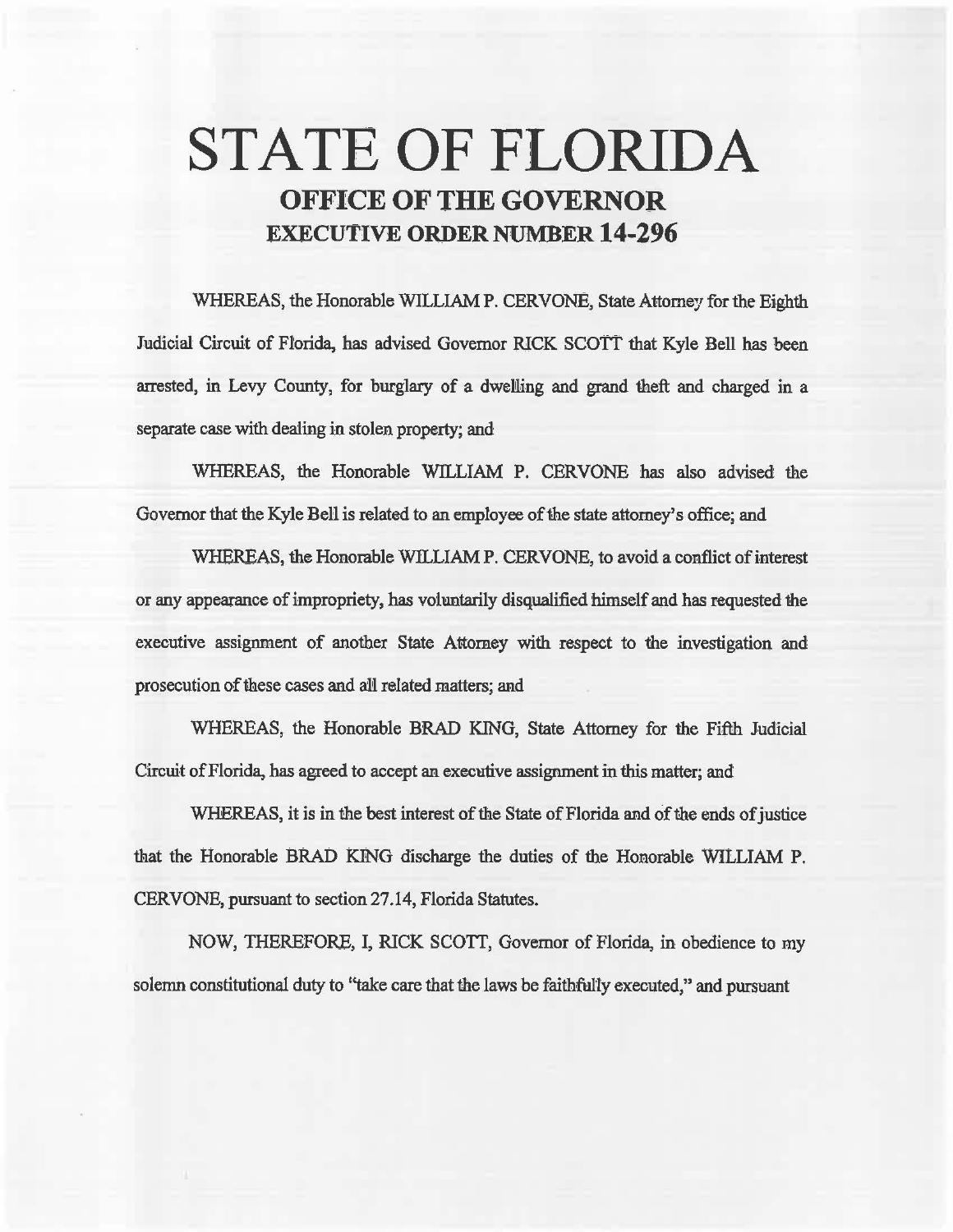to the Constitution and laws of the State of Florida, issue the following Executive Order, effective immediately:

## Section 1.

The Honorable BRAD KING, State Attorney for the Fifth Judicial Circuit of Florida. referred to *as* the "Assigned State Attorney," is assigned to discharge the duties of the Honorable WILLIAM P. CERVONE, State Attorney for the Eighth Judicial Circuit of Florida, as they relate to the investigation, prosecution and all matters related to Kyle Bell. Section 2.

The Assigned State Attorney or one or more Assistant State Attomeys and Investigators, who have been designated by the Assigned State Attorney, shall proceed immediately to the Eighth Judicial Circuit of Florida, and are vested with the authority to perfonn the duties prescribed herein.

## Section 3.

AU residents of the Eighth Judicial Circuit are requested, and all public officials are directed, to cooperate and render whatever assistance is necessary to the Assigned State Attorney, so that justice may be served.

## Section 4.

The period of this Executive Assignment shall be for one  $(1)$  year, to and including November 20, 2015.